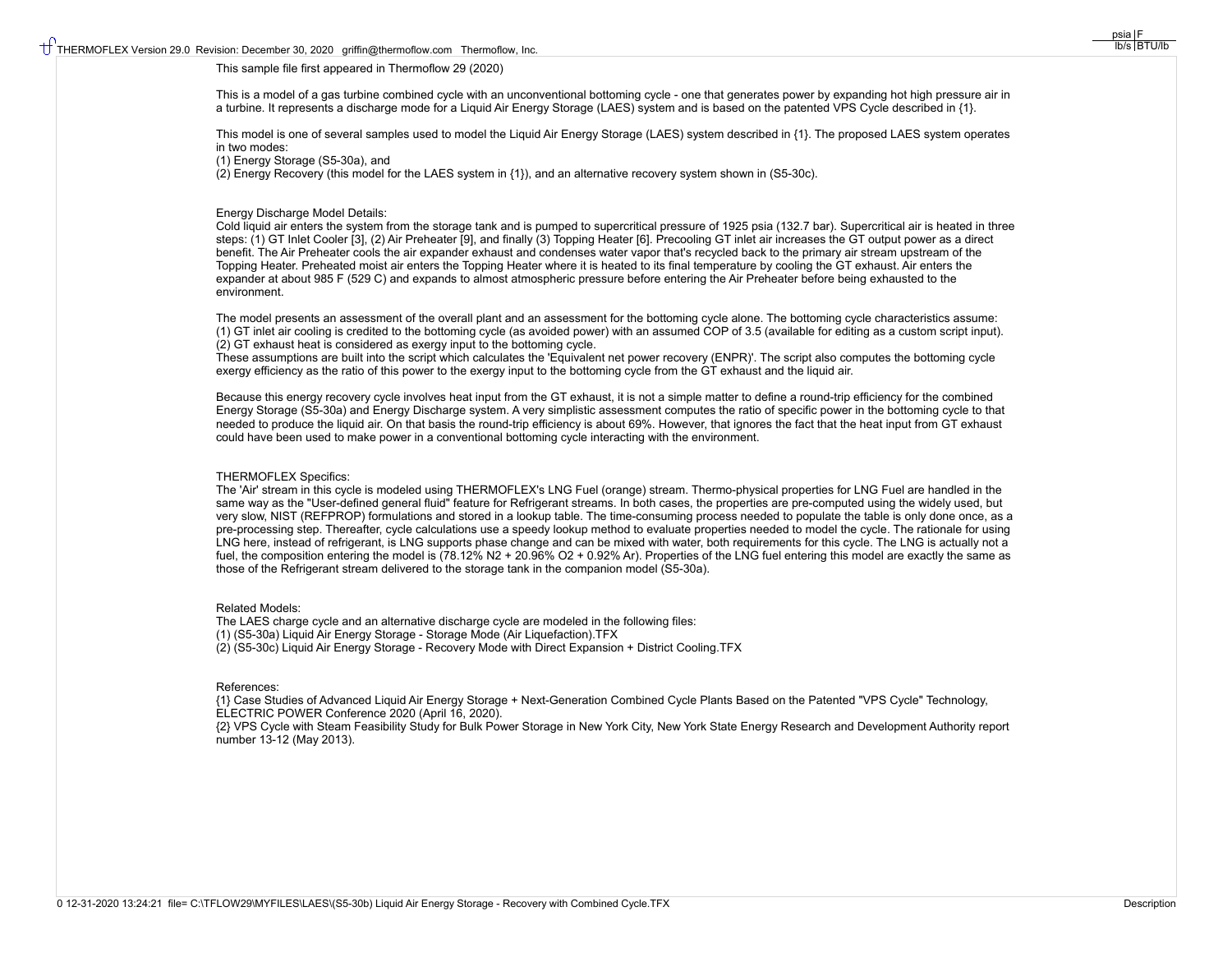## **Liquefied Air Energy Recovery with Combined Cycle**

| Gross power                            | 28951 kW       |
|----------------------------------------|----------------|
| Plant auxiliary                        | 642.6 kW       |
| Net power                              | 28308 kW       |
| Net gaseous fuel LHV input (FuelLHV)   | 132877 kBTU/hr |
| Liquid air exergy input (ELA)          | 11416 BTU/s    |
| Total exergy input (TEI, =ELA+FuelLHV) | 48326 BTU/s    |
| Exergy efficiency (Net power / TEI)    | 55.52 %        |
|                                        |                |

# **Overall Plant Summary Energy Recovery Cycle (Bottoming Cycle) Summary**

| Gross power generation                                        | 15448 kW    |
|---------------------------------------------------------------|-------------|
| Avoided electric chiller power for GT inlet air cooling $(+)$ | 820.3 kW    |
| Bottoming cycle auxiliary load                                | 616.8 kW    |
| Equivalent net power recovery (ENPR)                          | 15651 kW    |
| Liquid air exergy input (ELA)                                 | 11416 BTU/s |
| Exergy from GT exhaust (EGTX)                                 | 9349 BTU/s  |
| Total exergy input (TEI, =ELA+EGTX)                           | 20764 BTU/s |
| Exergy efficiency (ENPR/TEI)                                  | 71.45 %     |
|                                                               |             |

## *(Refer to sheet "Exergy Flow Diagram" for more info)*



0 12-31-2020 13:24:21 file= C:\TFLOW29\MYFILES\LAES\(S5-30b) Liquid Air Energy Storage - Recovery with Combined Cycle.TFX Model